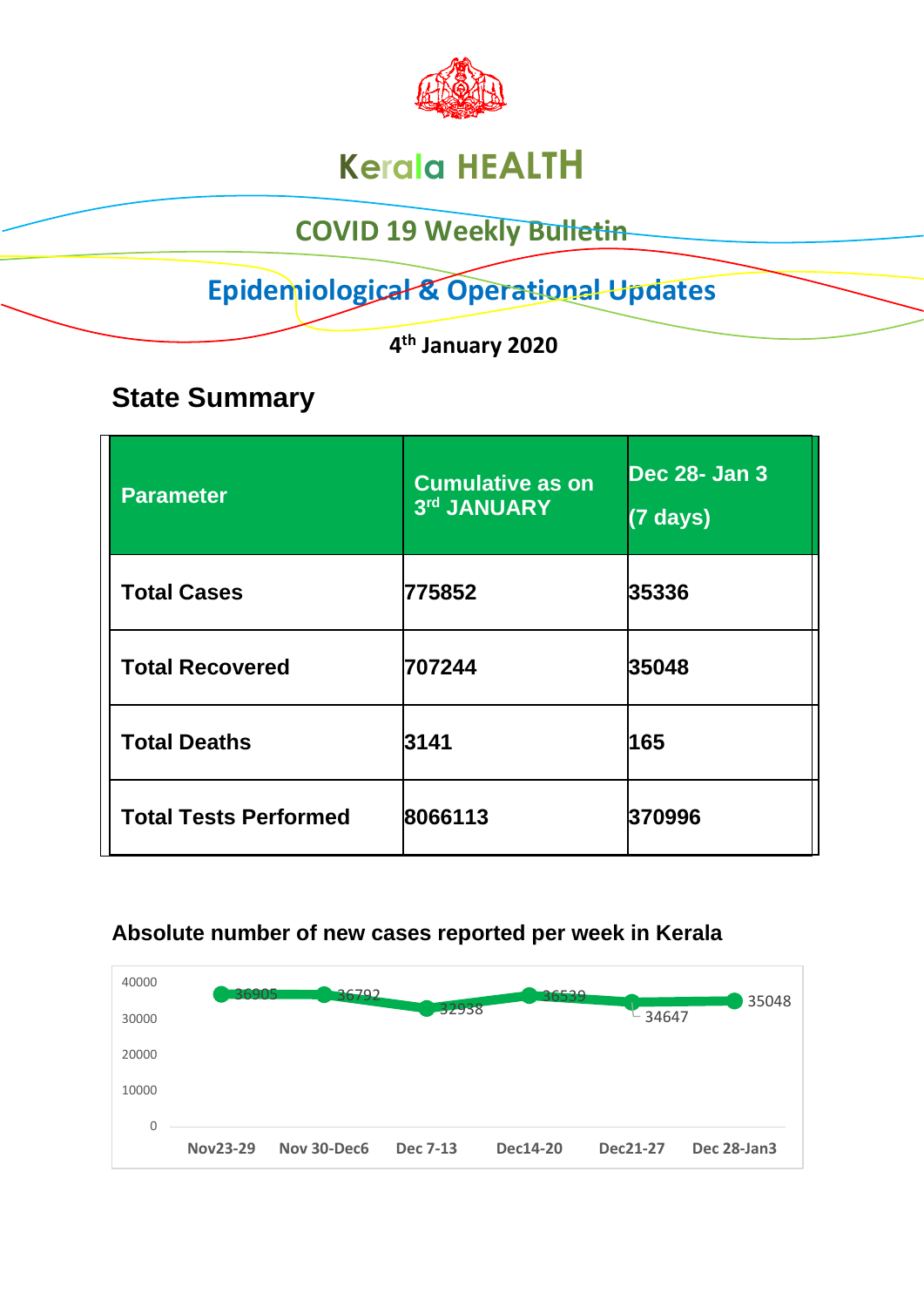

### **Absolute Number of new Cases reported per week**



Absolute number of new cases increased at Pathanamthitta, Ernakulam, Alappuzha, Wayanad, Kottayam and Thiruvananthapuram in the current week as compared to the previous week.



#### **Tests per Million- Weekly data (7 days)**

TPM of state in current week is 10879 (previous week 10197). Kasaragod, Kannur, Palakkad had done a smaller number of tests in current week as compared to previous week. Pathanamthitta (23915), Kottayam (15050), Kollam (13176), Ernakulam (12882), Wayanad (12698) are doing good number of tests per million population. Malappuram (6212),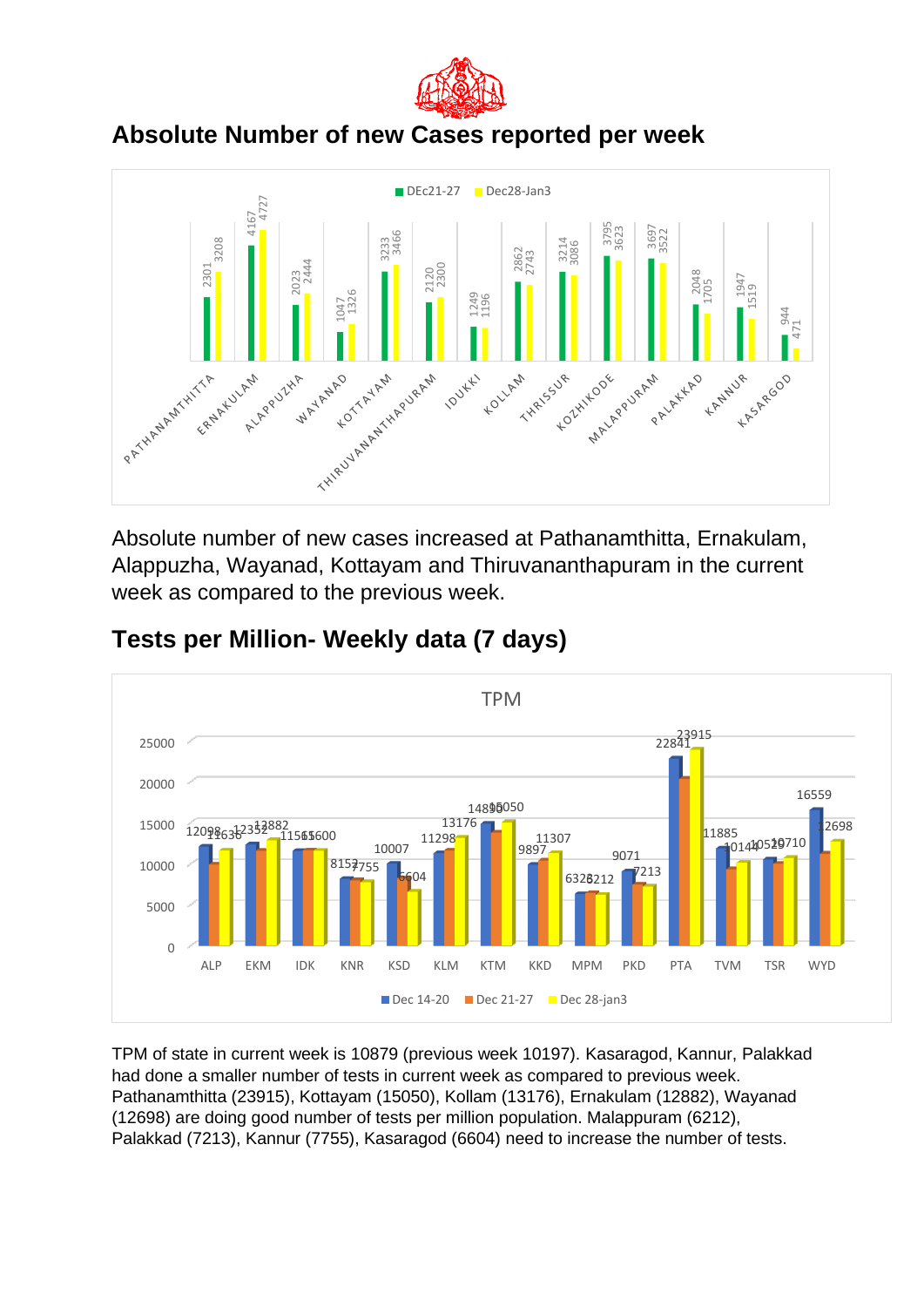



### **Test Positivity Rate- Weekly data**

TPR has increased significantly in current week in Pathanamthitta & Wayanad as compared to previous week. TPR of state is 9.5 in current week ( 9.9 in previous week).



#### **Analysis of deaths due to COVID-19 in Kerala**